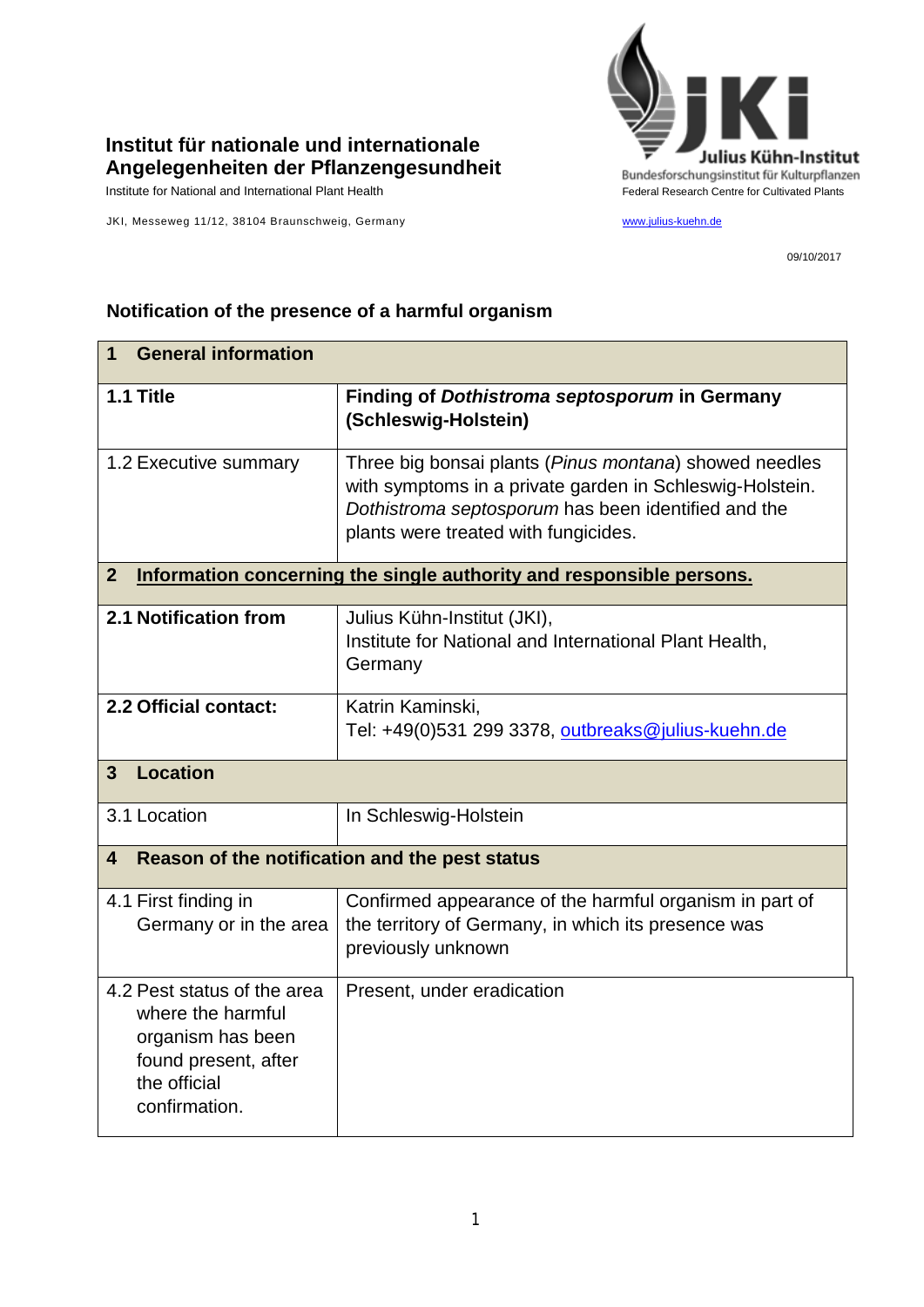| 4.3 Pest status in Germany before the<br>official confirmation of the presence,<br>or suspected presence, of the harmful<br>organism. | Present, only in parts of the area                                                                                                                                                                                                              |  |
|---------------------------------------------------------------------------------------------------------------------------------------|-------------------------------------------------------------------------------------------------------------------------------------------------------------------------------------------------------------------------------------------------|--|
| 4.4 Pest status in Germany after the<br>official confirmation of the presence of<br>the harmful organism.                             | Present, only in parts of the area                                                                                                                                                                                                              |  |
| Finding, sampling, testing and confirmation of the harmful organism.<br>$5\phantom{.0}$                                               |                                                                                                                                                                                                                                                 |  |
| 5.1 How the presence or appearance of<br>the harmful organism was found.                                                              | Information submitted by a private<br>person.                                                                                                                                                                                                   |  |
| 5.2 Date of finding:                                                                                                                  | 22/06/2017                                                                                                                                                                                                                                      |  |
| 5.3 Sampling for laboratory analysis.                                                                                                 | 22/06/2017                                                                                                                                                                                                                                      |  |
| 5.4 Date of official confirmation of the<br>harmful organism's identity.                                                              | 14/08/2017                                                                                                                                                                                                                                      |  |
| Infested area, and the severity and source of the outbreak in that area.<br>6                                                         |                                                                                                                                                                                                                                                 |  |
| 6.1 Size and delimitation of the infested<br>area.                                                                                    | 3 infested plants                                                                                                                                                                                                                               |  |
| 6.2 Characteristics of the infested area<br>and its vicinity.                                                                         | Open air: private garden                                                                                                                                                                                                                        |  |
| 6.3 Infested plant(s), plant product(s) and<br>other object(s).                                                                       | Pinus montana (Bonsai)                                                                                                                                                                                                                          |  |
| 6.4 Source of the outbreak.                                                                                                           | The plants were grown in a private<br>garden since several years.                                                                                                                                                                               |  |
| <b>Official phytosanitary measures.</b><br>$\mathbf{7}$                                                                               |                                                                                                                                                                                                                                                 |  |
| 7.1 Adoption of official phytosanitary<br>measures.                                                                                   | Official phytosanitary measures in the<br>form of chemical treatment have been<br>taken. The infested plants were put under<br>quarantine and surveys have been<br>started in the surrounding area. The<br>plants were treated with fungicides. |  |
| 7.2 Date of adoption of the official<br>phytosanitary measures.                                                                       | 22/06/2017                                                                                                                                                                                                                                      |  |
| 7.3 Objective of the official phytosanitary                                                                                           | Containment                                                                                                                                                                                                                                     |  |